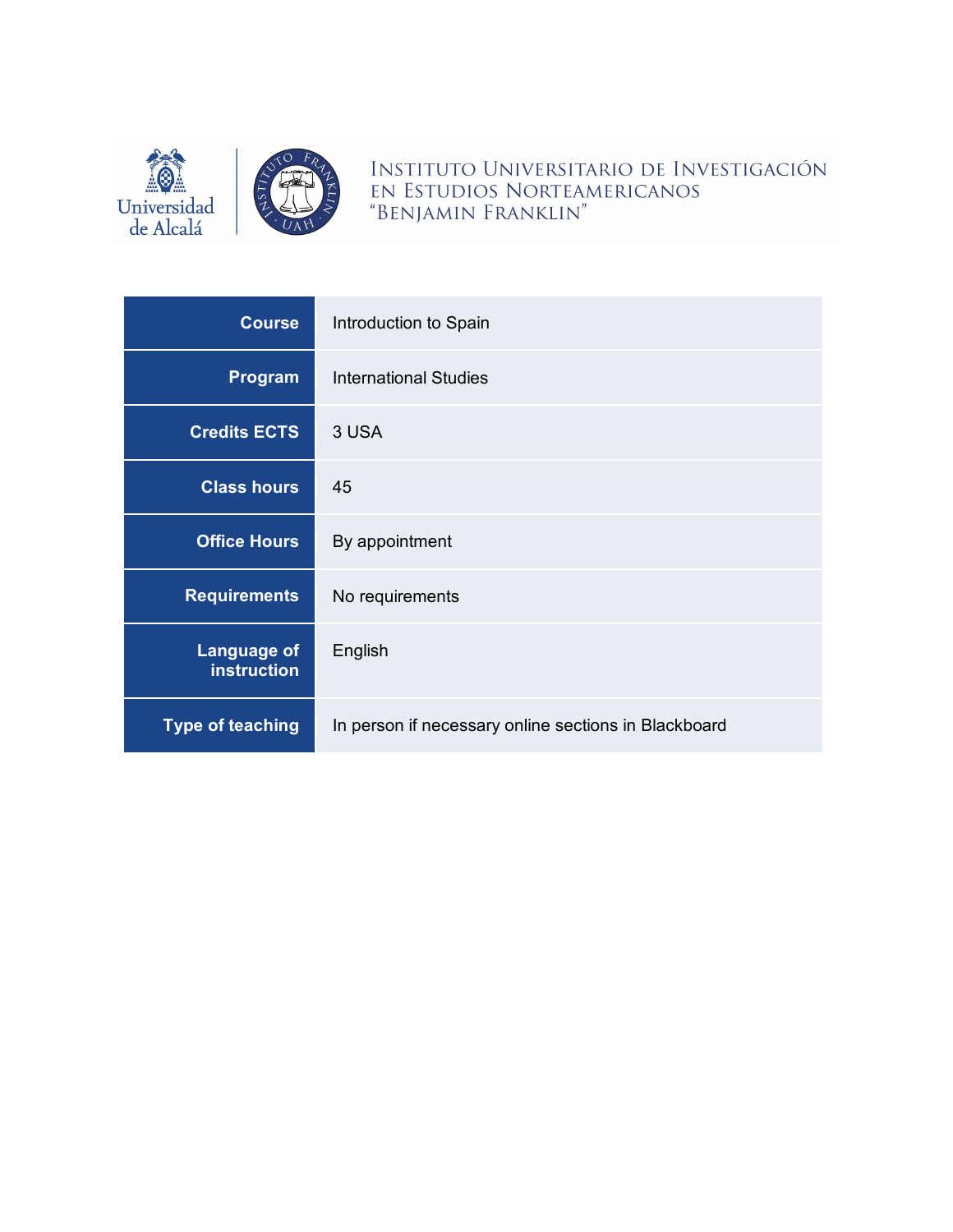

# **INTRODUCTION**

The course will address various topics related to Spain's exciting social, political, economic, historical and cultural challenges and developments; and will provide a fascinating and comprehensive introduction to Spanish culture. In recent decades, Spanish society has undergone significant social and cultural changes that will be examined through texts and audiovisual media, such as film, music, dance, literature, art, monuments, museums, and others. As a result, narratives of ethnic and racial identities, immigration, and postmodernism, among others, will also be studied.

The course will enable students to develop a critical awareness of the narratives of cultural and political identities and issues affecting contemporary Spain. We will analyze and situate in a historical context a wide variety of cultural media that describe the way in which identities are formed and contested in contemporary Spain. Thanks to the varied topics that will be analyzed in the course, students will be able to deepen their understanding of the problems affecting modern Spanish society.

**NOTE:** This course explores different cultural topics (such as bullfighting or "destape") that may offend students' sensibilities.

### **COMPETENCES**

At the end of the course, students will have acquired the following competencies:

#### **General Competencies (GC):**

**GC1:** Ability to analyze and interpret cultural texts and practices through the acquisition of a broad knowledge of significant cultural texts (film, literature, music, dance, photography, cities and museums) produced in contemporary Spain, addressing the aesthetic and thematic concerns of these cultural texts. **GC2:** Development of linguistic ability in Spanish. The course will help to broaden our knowledge of important issues related to nation, race or gender, among others, that affected post-Franco Spanish society.

**GC:** Ability to express individual and collective opinions.

#### **Specific competencies (SC):**

**SC1:** Develop an understanding of Spanish culture, as well as awareness and sensitivity towards other cultures.

**SC2:** Adopt a critical approach to the selection and organization of material in order to present written and oral arguments in a coherent and structured manner and contribute to group discussions in Spanish through intellectual stimulation.

## **METHODOLOGY**

Theoretical-practical lessons will be given by the professor based, mainly, on the information in the class manual being completed with the student's personal work. In addition, Power Point presentations and audiovisual material will be used to help understand the most important characteristics of some periods. During the course the student will have to read and comment through a brief research work on several chapters of a book to be chosen by the teacher.

Finally, the course will have two exams, one partial and one final so that the teacher can evaluate if all the competences of the course have been fulfilled. The methodology aims to work both on the theoretical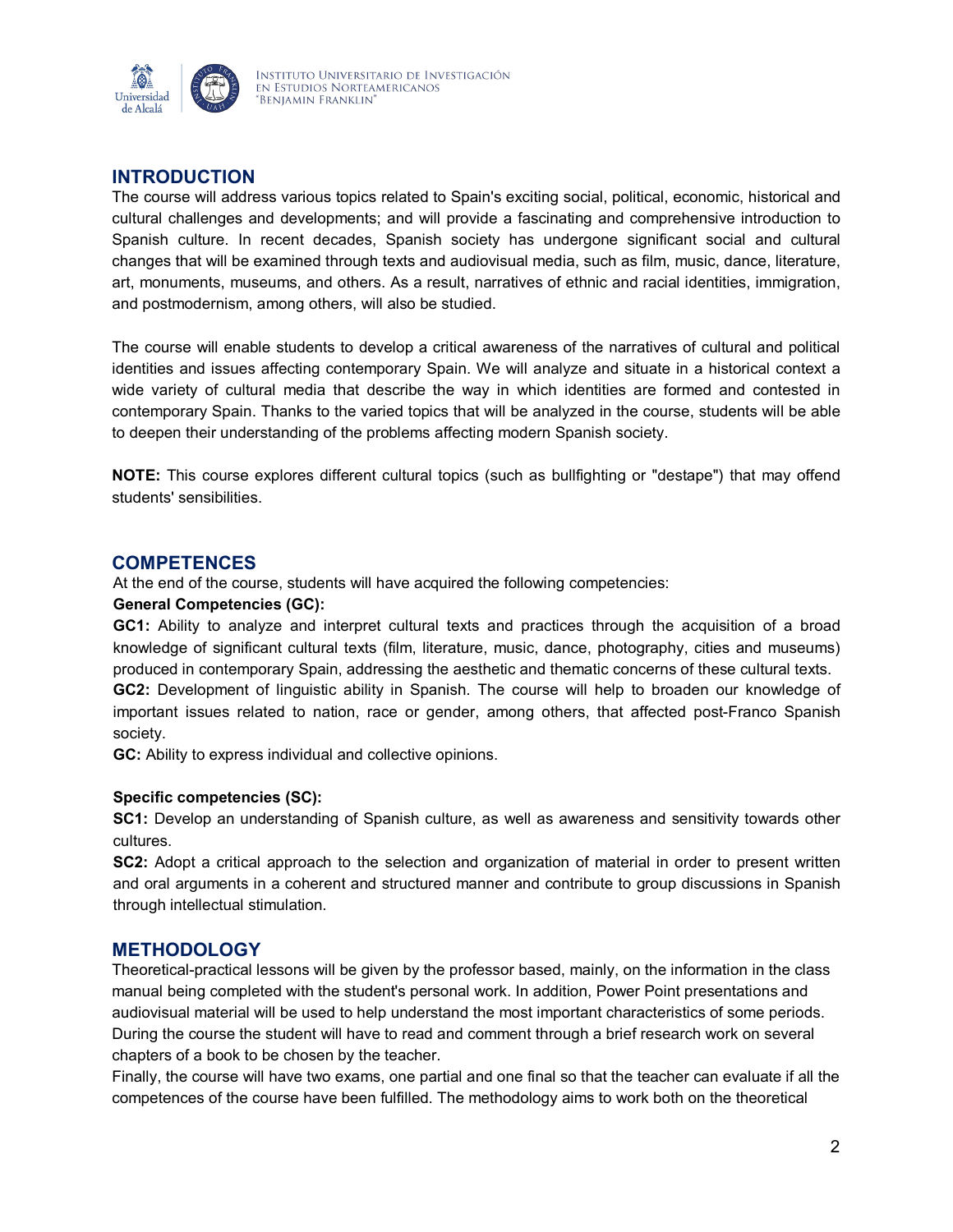

contents and on the attitudes and skills of the students with the objective of developing the aforementioned competencies.

## **PREPARATION FOR CLASS**

For the best performance of the course, students should come to class each day prepared, having read the relevant texts and completed the exercises assigned in the syllabus. Work at home is very important as it will allow the student to participate actively and achieve a better understanding of the content. It will basically involve reading the information in the textbook and doing the comprehension and reflection exercises.

## **EVALUATION**

The course will be evaluated by combining different evaluation systems, so that all students can develop their abilities. Consequently, the global evaluation will be based on the students' participation in class, as well as on the completion of individual and group assignments: analytical critiques, research papers, oral presentations and complementary extracurricular activities. The percentage of the grade assigned to each of the course sections will be as follows:

#### ● **Participation**.

It must be active, that is to say, the student must not only ask his doubts, but must also make comments and actively participate in the exercises proposed in class both in group and individually. In addition, the student must read the texts assigned by the professor and do the exercises related to the text. The student is expected to demonstrate maturity and responsibility in the classroom so that gestures, passive attitude such as sleeping in class, and having inappropriate behaviors in the classroom may have a negative impact on the grade of this section. The total percentage of this section is 25%.

#### ● **Research Project**

Students must complete a research project and an oral presentation on a film, a text or any other source. The objective is to analyze another work by putting into practice the historical analysis developed in class to complement the topics studied. This will allow students to research in depth on a topic or content of interest to them. The total percentage of this activity is 40%.

#### **Plagiarism:**

Research papers must expose students' own ideas. The work of other writers or experts used to support students' ideas must be cited appropriately. Inappropriate use of someone else's text or work is considered plagiarism. Plagiarism is a violation of academic standards and may result in failure of the paper or even the subject for which the paper was written. In extreme cases it may result in expulsion from the program. Guidelines for writing the paper properly should be provided by the professor.

#### ● **Complementary activity outside the classroom.**

There will be complementary extracurricular activities throughout the semester. Possibly: Cultural visit to Toledo and Segovia. This activity has a percentage of 10% (5 points each). If students have the opportunity to visit other cities or towns in their free time, they can get extra points. Students can write an open reflection to describe their experiences and what they have learned about Spanish culture, customs and people, relating it to what they have learned in class. What have you learned about the locality that relates to what you have learned in class? What are the similarities/differences with your city/culture? Does it differ from other places in Spain? The report should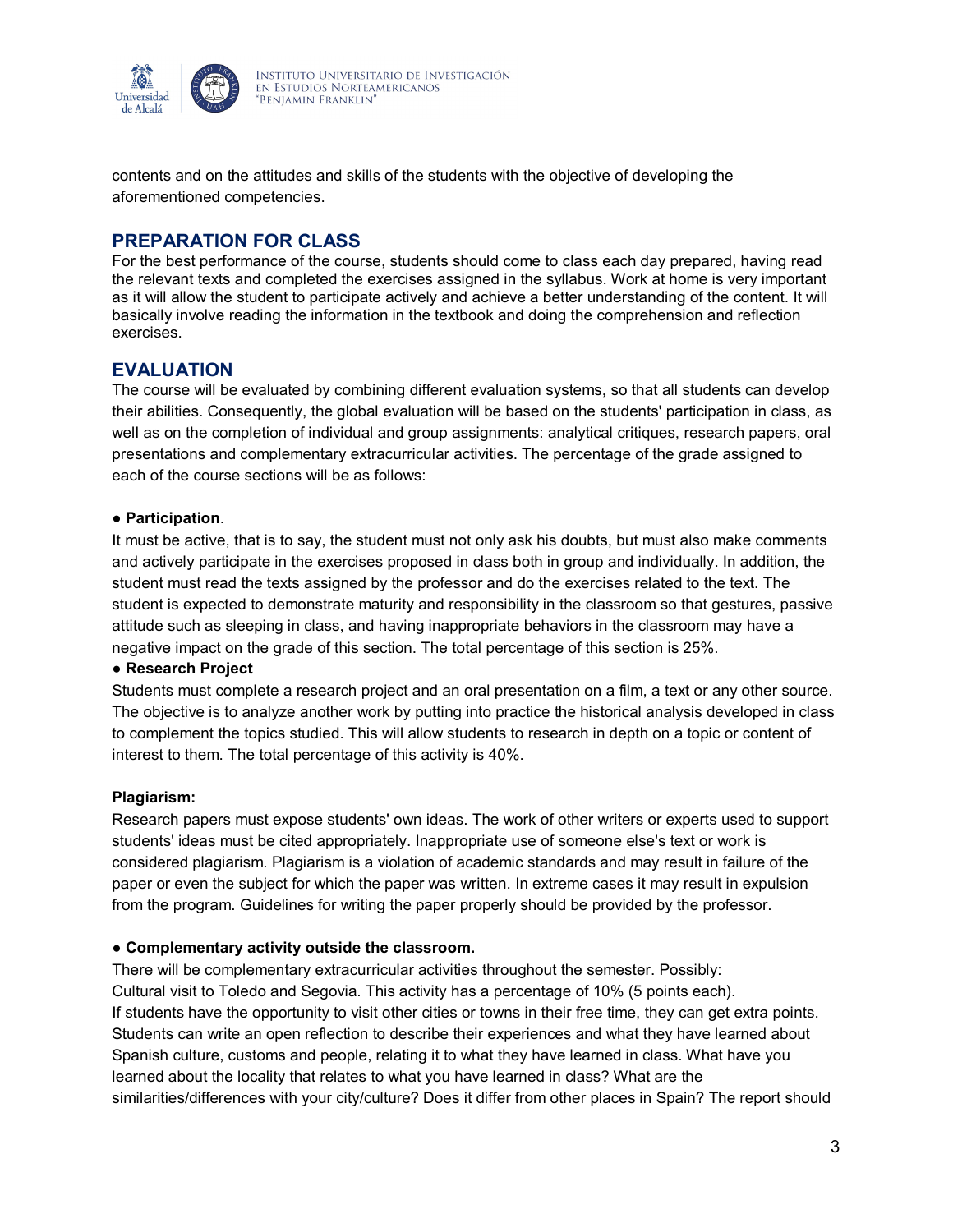

be no more than 5 pages in length. Students may complete up to three extra point reports. The extra point complementary activities reports are independent of the mandatory complementary extracurricular activities mentioned above.

#### ● **Exams**.

There will be a cumulative final exam on all topics worked on in class. The total percentage of this section is 25%.

Plagiarism. If the professor detects copying or plagiarism in the exam, the student will receive a grade of zero and will not have the option of any type of recovery.

The professor reserves the right to give "surprise exams" when he/she deems it appropriate. These exams will always be at the beginning of the class and will be very short (five minutes more or less). They will be valued as an additional homework grade.

### **EVALUATION**

The class grade scale will be as follows:

| <b>PARTICIPATION &amp; ASSIGNMENTS</b> | 25%        |
|----------------------------------------|------------|
| <b>RESEARCH PROJECT</b>                | <b>20%</b> |
| <b>CULTURAL PRESENTATIONS</b>          | 20%        |
| <b>FIELD TRIPS</b>                     | 10%        |
| <b>FINAL EXAM</b>                      | 25%        |

#### **ATTENDANCE**

Attendance is mandatory. Students are not permitted to miss any class during the International Studies Program without proper justification (i.e. emergencies, health problems, in this case students have to show a medical note). The following types of excuses are not justified: family visits, illnesses without a medical note, personal trips, etc. Each unjustified absence will result in a grade deduction of 10 points in the final grade of the class (example: from A to B). Students will not be allowed, in the classroom or fieldtrips, to arrive 10 minutes late or more. If a student has continual delays, he/she will be penalized with an absence and the instructor may not allow them into class or the visit. Attending class and fieldtrips does not grant a grade towards the participation grade of the class. Active participation during these activities is required.

#### **STUDENTS WITH SPECIAL NEEDS**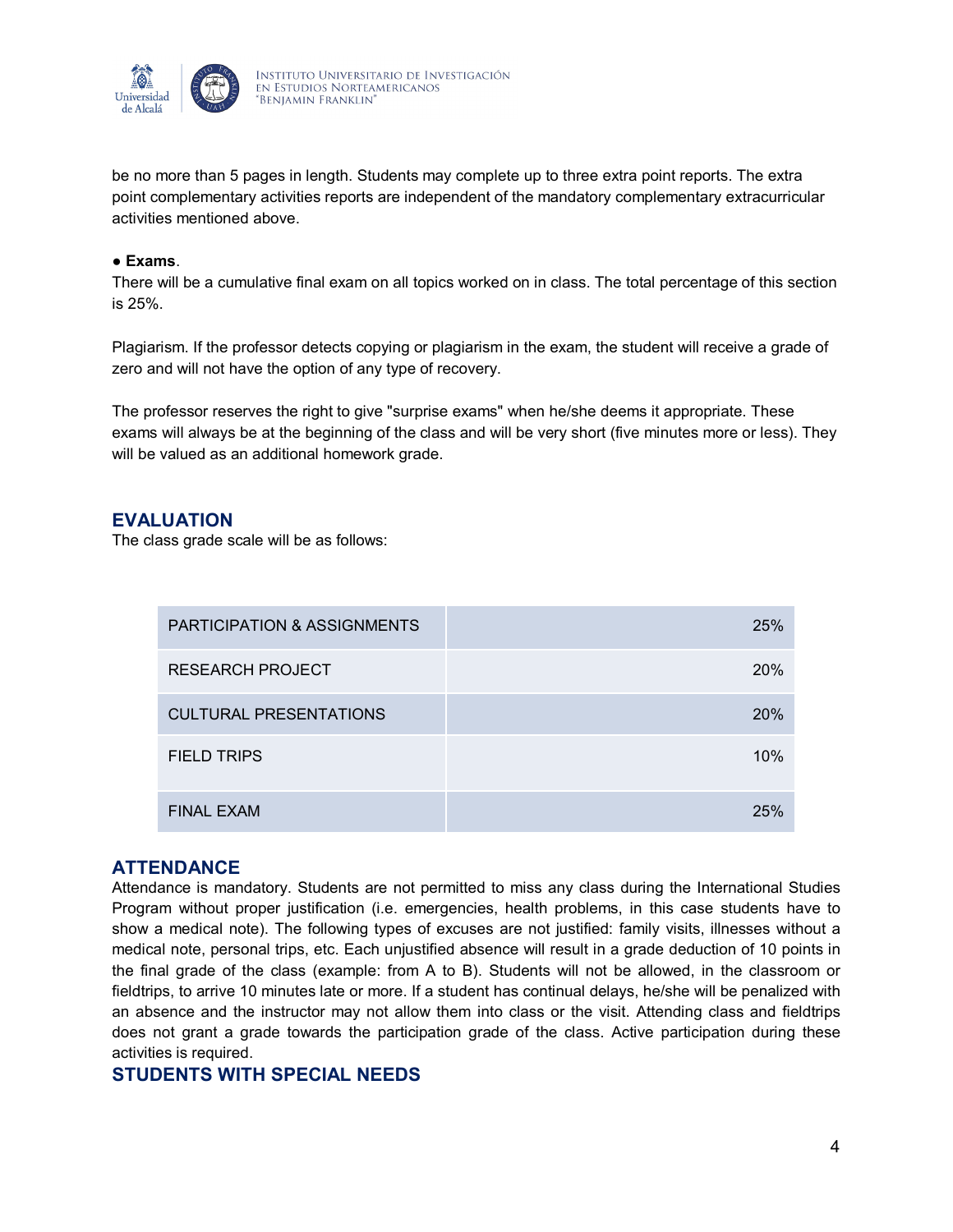

Students with special needs should contact Antonio Fernández: [antonio.fernandezm@uah.es](mailto:antonio.fernandezm@uah.es) Instituto Franklin-UAH can accommodate these students who show through a medical note or a note from their academic advisor that require help in order to fulfill the program.

### **USE OF TECHNOLOGY IN CLASS**

The use of technology is essential today in education, but if is used inappropriately it can be harmful for students. It is necessary that students ask for permission from the teacher in order to use any technological devices. Faculty should make clear to students in what instances technology can be used.

#### **USE OF BLACKBOARD**

All courses offered by Instituto Franklin-UAH can be taught through the Blackboard virtual classroom. Also teachers can have materials, forums, etc in the virtual classroom even if they don´t teach the class virtually. For more information about using it contact Antonio Fernández: [antonio.fernandezm@uah.es](mailto:antonio.fernandezm@uah.es)

# **CLASS SHCEDULE**

| <b>CLASS CONTENT</b>                                                                                                       | <b>ASSIGNMENTS</b>                                                        |
|----------------------------------------------------------------------------------------------------------------------------|---------------------------------------------------------------------------|
| Introduction to the class<br>Breaking the ice. Teaching guide.                                                             | Collect "Spanish Vignettes" by<br>Norman Berdichevsky in<br>reprographics |
| Introduction Spain as a crossroads between<br>Europe and Africa. Regional nationalisms and<br>languages. Population. Maps. | Map study - Europe, Spain                                                 |
| Myths/realities of Spain. Geography as<br>Destination Spain as a crossroads between<br>Europe and Africa cont. maps.       | Map study - Europe, Spain                                                 |
| Origins. Impact of the first settlements and<br>invaders (Phoenicians, Greeks, Celts).<br>Romanization of the Peninsula.   | p.116 to 129<br>Theme of the cultural presentation                        |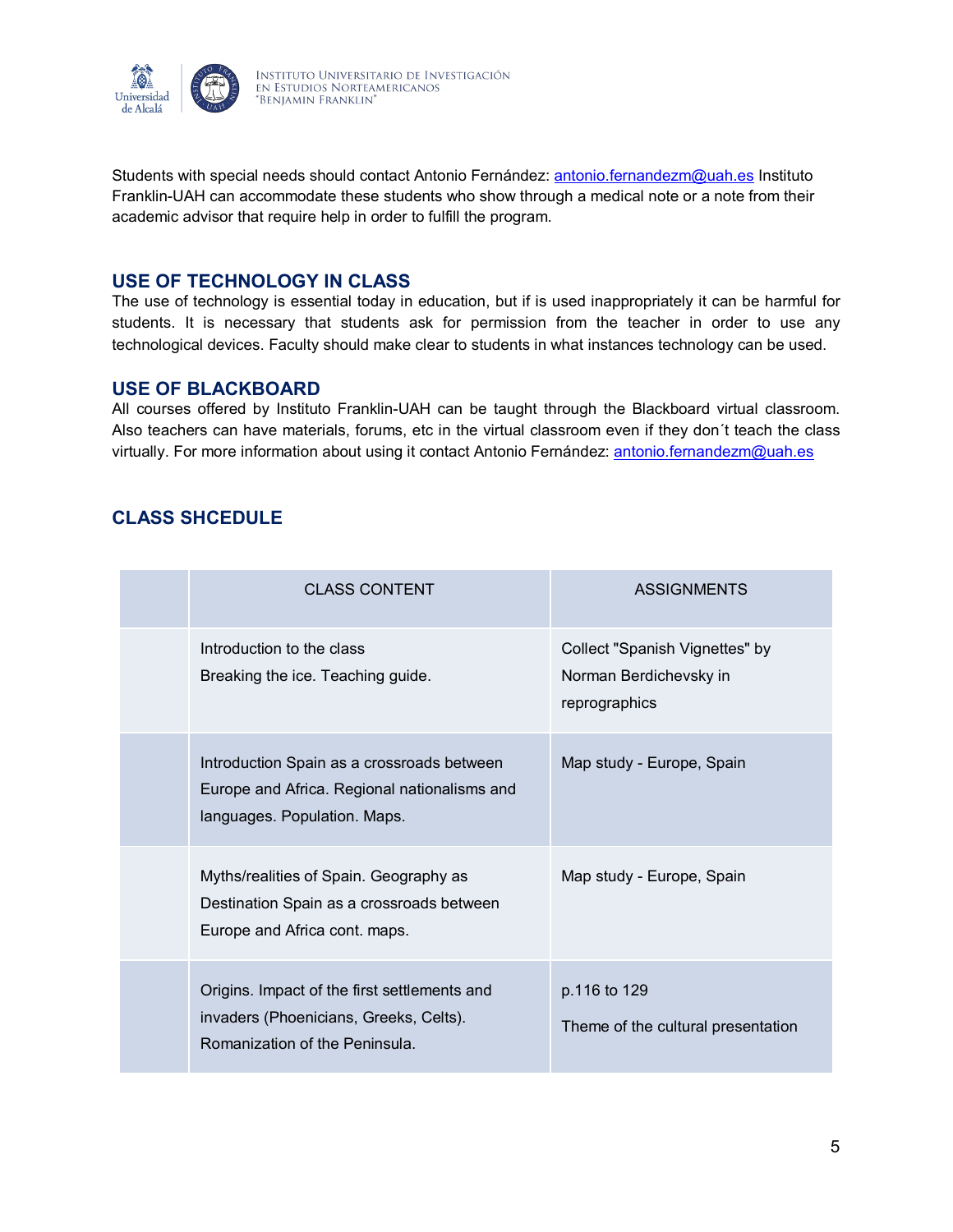

| Sports and Entertainment<br>Flamenco: another identity of Spain<br>Spanish Hollywood stars, famous artists                                               | Homework:<br>p. 15 to 21 and 29 to 36<br>Theme of the cultural presentation |
|----------------------------------------------------------------------------------------------------------------------------------------------------------|-----------------------------------------------------------------------------|
| Sports and Entertainment<br>Spanish La Liga. Real Madrid vs. FC Barcelona<br>Sports in Spain. American Football vs. European<br>Football, Basque Pelota. | Homework: p. 22 to 28                                                       |
| Gastronomy<br>Typical meals, meal times and cultural aspects                                                                                             | Homework: p. 47 to 63                                                       |
| Society and Religion<br>Catholicism<br>Being a Muslim in Spain                                                                                           | Homework assignments: p 73-82<br>Theme of the cultural presentation         |
| Society and Religion<br>Migration and the Camino de Santiago                                                                                             | Homework: p. 64 to 72                                                       |
| Society and Religion<br>The impact of migration in Spain<br>Refugee Crisis<br>Madrid                                                                     | Homework: p 83-90 and 91-100<br>Theme of the cultural presentation          |
| <b>History and Foreign Relations</b><br>Gibraltar<br>The Basque problem                                                                                  | Homework:<br>p.101-105 and 116-128<br>Theme of the cultural presentation    |
| <b>History and Foreign Relations</b>                                                                                                                     | Homework: p 135-147                                                         |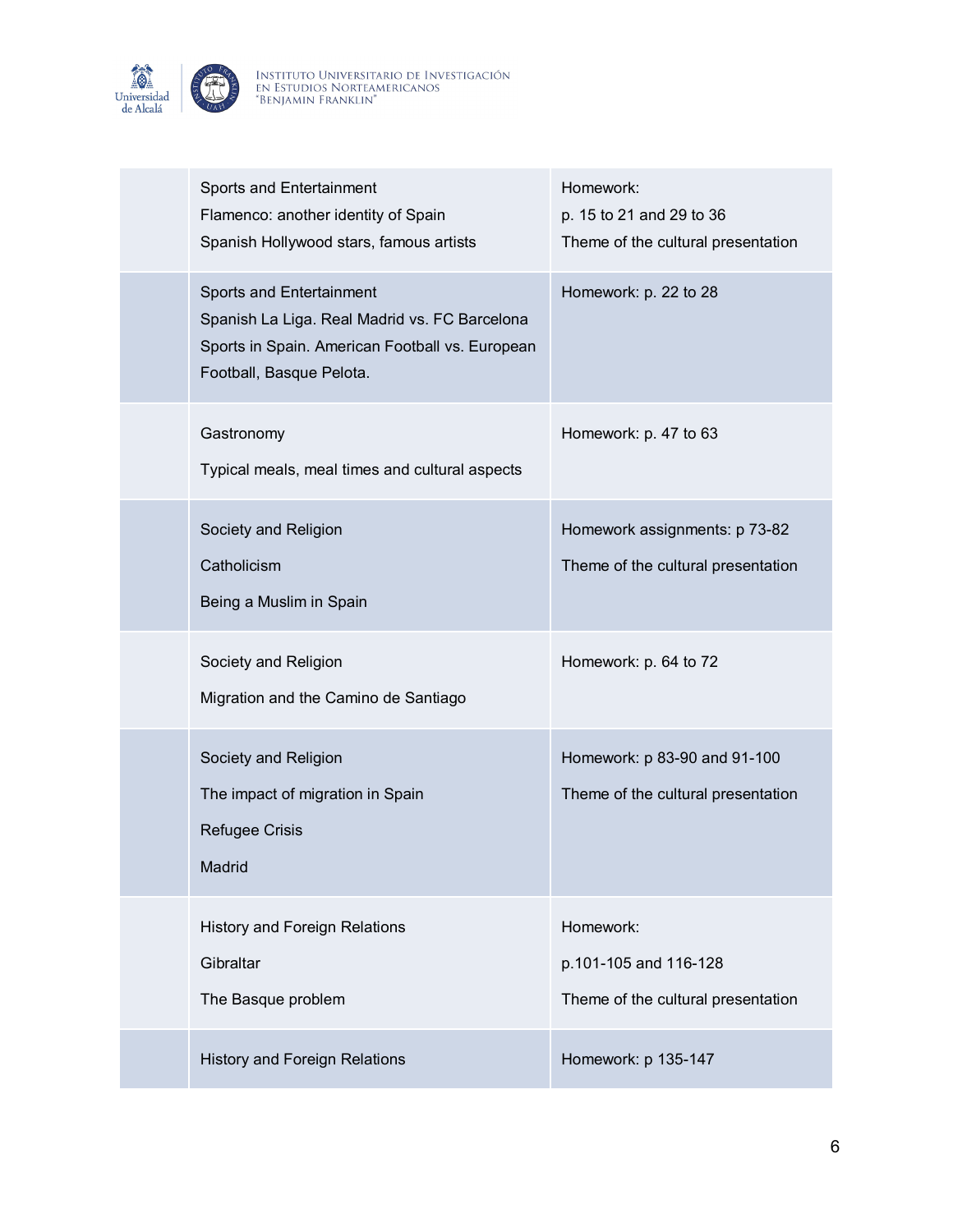

| Spain's African Plazas<br>The great Iberian rivalry (Spain-Portugal)                                              |                                                                        |
|-------------------------------------------------------------------------------------------------------------------|------------------------------------------------------------------------|
| <b>History and Foreign Relations</b><br>Medieval multicultural Spain: The Three Cultures                          | Homework assignments: p. 148-157<br>Theme of the cultural presentation |
| <b>History and Foreign Relations</b><br>The Reconquest and the expulsion of the Jews<br>and Moors.                | Home assignments: p 129-135                                            |
| <b>Festivals and Shows</b><br>The April Fair, The Sanfermines, The Three<br>Wise Men, Christmas, Other traditions | Task: p.269-278<br>Topic of the cultural presentation                  |
| <b>Festivals and Shows</b><br>Las Fallas, Easter, Carnival                                                        | Topic of the cultural presentation                                     |
| Education<br>Schools, teaching style, ranking<br>Respect and kindness<br>Seville                                  | Homework:<br>Study<br>p. 181-187<br>Topic of the cultural presentation |
| Culture, Art, Language, Music<br>Don Quixote                                                                      | Homework assignments: p. 194-207<br>Theme of the cultural presentation |
| Culture, Art, Language, Music<br>Language diversity and controversies                                             | Homework: p. 213-216                                                   |
| Culture, Art, Language, Music<br>The identity of Spain in the works of Antonio<br>Machado and García Lorca        | Homework assignments: p. 217-224<br>Theme of the cultural presentation |
| Culture, Art, Language, Music<br>Spanish painters of the 20th century. Picasso, Dalí                              | Homework: p. 233-238                                                   |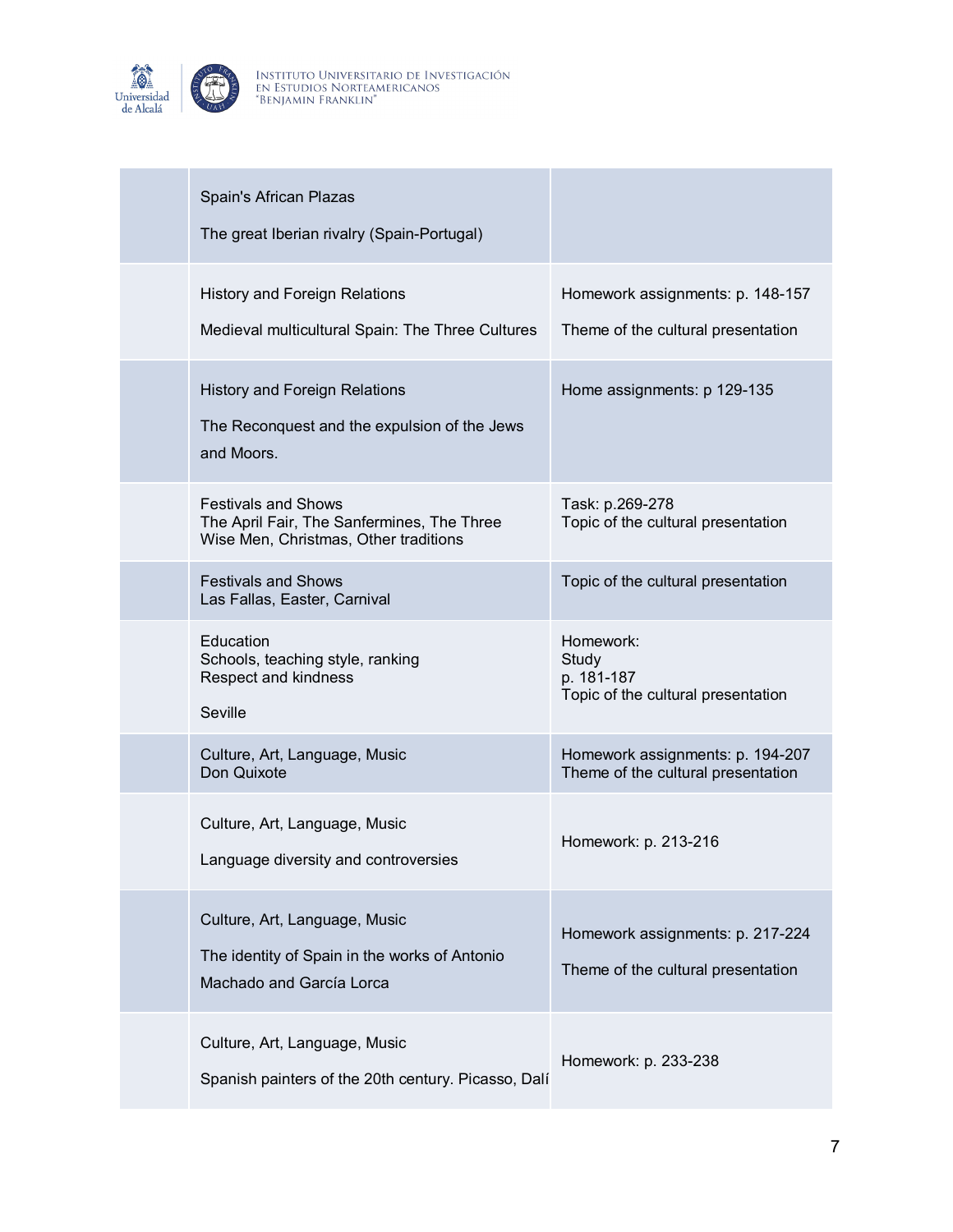

| Miró. Antonio Gaudi and Modernism in Spain.                                                                                                                                                                                               |                                                                                   |
|-------------------------------------------------------------------------------------------------------------------------------------------------------------------------------------------------------------------------------------------|-----------------------------------------------------------------------------------|
| The Economy<br>The fishing industry enriched<br>Imports and exports, prices                                                                                                                                                               | Homework assignments:<br>Theme of the cultural presentation.                      |
| The Economy<br>Euro, European Union/ Schengen<br>Home ownership                                                                                                                                                                           | Homework: p 245-256                                                               |
| The Economy<br>The Mercadillos, the Valencian Orchard, the<br>greenhouses of Almeria<br>The financial crisis and its impact                                                                                                               | Homework assignments:<br>Theme of the cultural presentation.                      |
| Spanish Art<br>The three landmarks of Spanish art: The Mosque<br>of Cordoba, The Giralda of Seville and The<br>Alhambra of Granada.<br>Rural Spain. Fields of Castile by Antonio<br>Machado<br>The House of Bernarda Alba by García Lorca | Homework assignments: p 158-163,<br>175-181<br>Theme of the cultural presentation |
| The 20th Century<br>The Spanish Civil War: are there any traces left<br>of Franco's dictatorship?<br>War propaganda: posters that are now "art".                                                                                          | Theme of the cultural presentation                                                |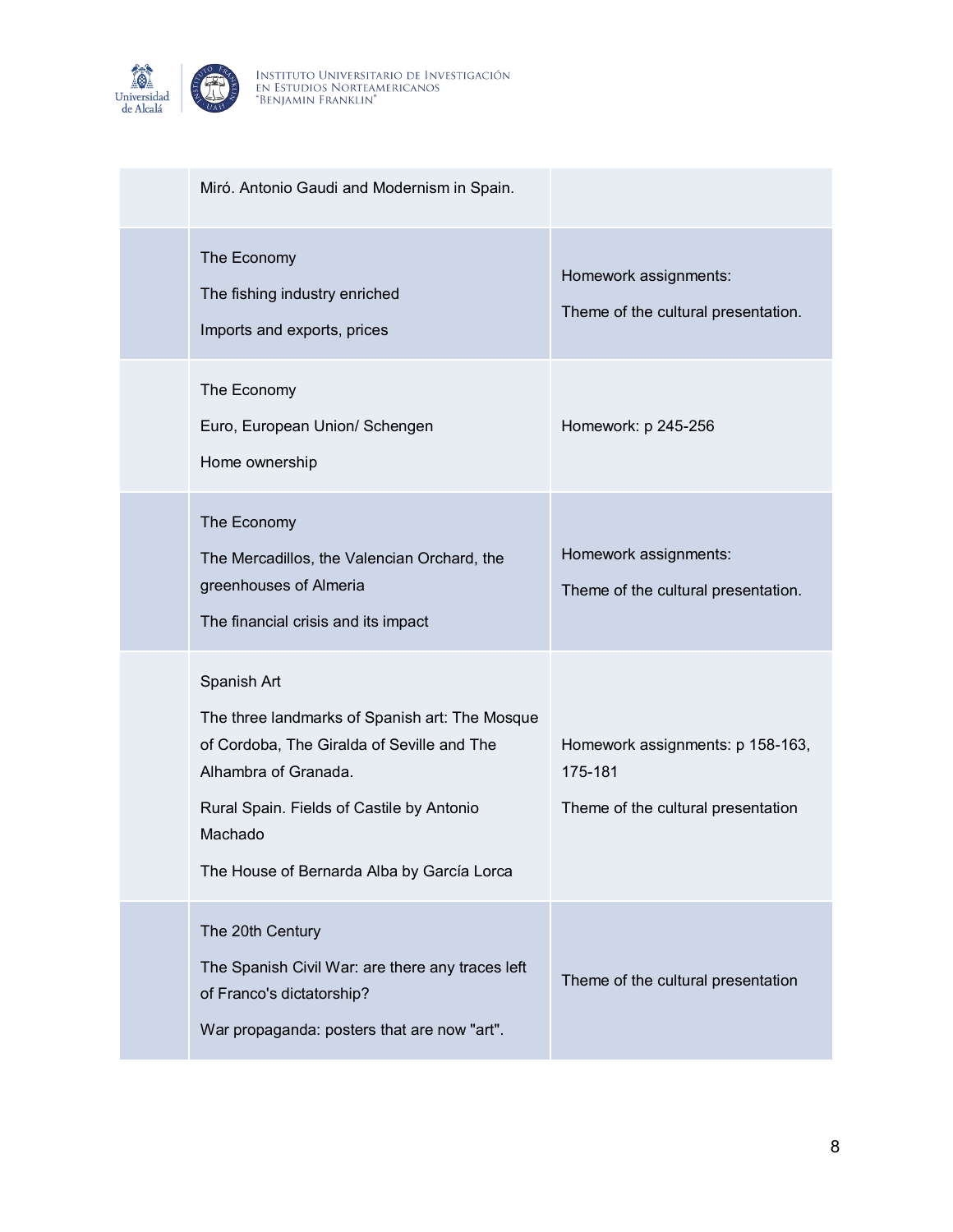

| From Dictatorship to Democracy<br>The 80's: a change in society. The Movida<br>Madrileña. The rebirth of new artists: Pedro<br>Almodóvar and his controversial films. | Theme of the cultural presentation |
|-----------------------------------------------------------------------------------------------------------------------------------------------------------------------|------------------------------------|
| The Environment<br>Spanish geography: the diversity of the rural<br>environment. The climate and its influence on<br>Spanish food and gastronomy.                     | Theme of the cultural presentation |
| Contemporaneity<br>Social challenges: domestic and international<br>terrorism, drugs, crime, gender issues.<br>Women, sexuality, equal rights<br>Barcelona            | Theme of the cultural presentation |

The dates of the cultural activities may be subject to change. The Institutions to which the visit is programmed reserve the right to change them according to their scheduling needs or possible administrative eventualities.

NOTE: This program is subject to change. The final course syllabus will be delivered on the first day of class.

#### **BIBLIOGRAHY**

**Mandatory book\*:** Spanish Vignettes. An offbeat look into Spain's culture, society and history, by Norman Berdichevsky. Santana Books.

#### **Recommended books**

Barton, Simon. *A History of Spain*. London: Palgrave Macmillan, 2009.

Beevor, Antony. *The Battle for Spain: The Spanish Civil War 1936-1939.* London: Cassell, 1999.

Carr, Raymond. *Modern Spain: 1875-1980.* Oxford: Oxford University Press, 2001.